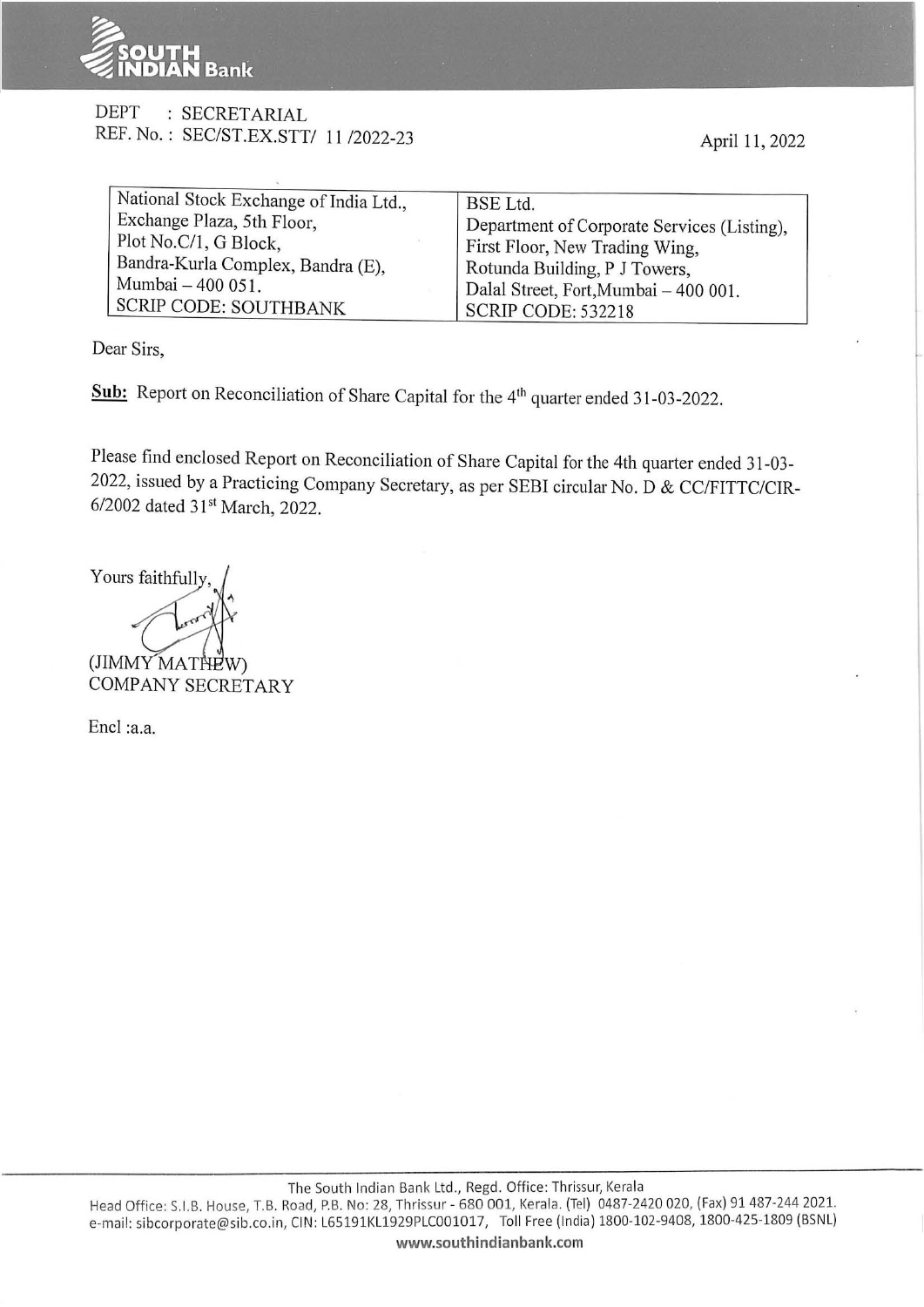## **REPORT ON RECONCILIATION OF SHARE CAPITAL**

| 1. For Quarter Ended                                   | March 31, 2022                                                           |
|--------------------------------------------------------|--------------------------------------------------------------------------|
| $2.$ ISIN                                              | INE683A01023                                                             |
| 3. Face value                                          | $:$ Re. $1/-$                                                            |
| 4. Name of the Company                                 | THE SOUTH INDIAN BANK LIMITED                                            |
| 5. Registered Office                                   | : SIB House, T. B. Road,<br>Mission Quarters,<br><b>THRISSUR 680-001</b> |
| 6. Address for correspondence : SIB House, T. B. Road, | Mission Quarters.<br><b>THRISSUR 680 001</b>                             |
| 7. Telephone No. & Fax                                 | 0487-2429333 and 2424760                                                 |
| 8. Email Address:                                      | ho2006@sib.co.in                                                         |

9. Names of the Exchanges where the Company's securities are listed: BSE and. NSE.

|           |                                                                                                                                | Number of<br>Shares | $%$ of<br>total<br><b>Issued Capital</b> |
|-----------|--------------------------------------------------------------------------------------------------------------------------------|---------------------|------------------------------------------|
| 10.       | Issued capital                                                                                                                 | 2,092,741,018       | 100.00                                   |
| 11.       | Listed Capital (in all the Exchanges as<br>per company's records) as per<br>company's records)*                                | 2,092,741,018       | 100.00                                   |
| 12.       | Held in dematerialized form in CDSL                                                                                            | 730,973,222         | 34.93                                    |
| 13.       | Held in dematerialized form in NSDL                                                                                            | 1,291,521,462       | 61.71                                    |
| 14.       | Held in physical form                                                                                                          | 70,246,334          | 3.36                                     |
| 15.       | Total number of shares(12+13+14)                                                                                               | 2,092,741,018       | 100.00                                   |
| 16.<br>17 | Reasons for difference, if any, between 10 &15, 11&15:<br>$C$ artificing the details of changes in show with $I, I, I, \ldots$ |                     | <b>NIL</b>                               |

17. Certifying the details of changes in share capital during the quarter under consideration as per table below: NIL

| <b>Shares</b><br>applied for<br>Stock<br>intimated<br>listing<br>Exchanges<br>to CDSL | intimated<br>to NSDL | approval<br>pending<br>from SE<br>(Specify<br>names) |
|---------------------------------------------------------------------------------------|----------------------|------------------------------------------------------|
|---------------------------------------------------------------------------------------|----------------------|------------------------------------------------------|

16/16, RAMS, 3rd Main Road, Gandhi Nagar, Adyar, Chennai 600 020. Mobile: 98400 47653 E-mail: geetakumar2000@yahoo.com

 $\lambda$